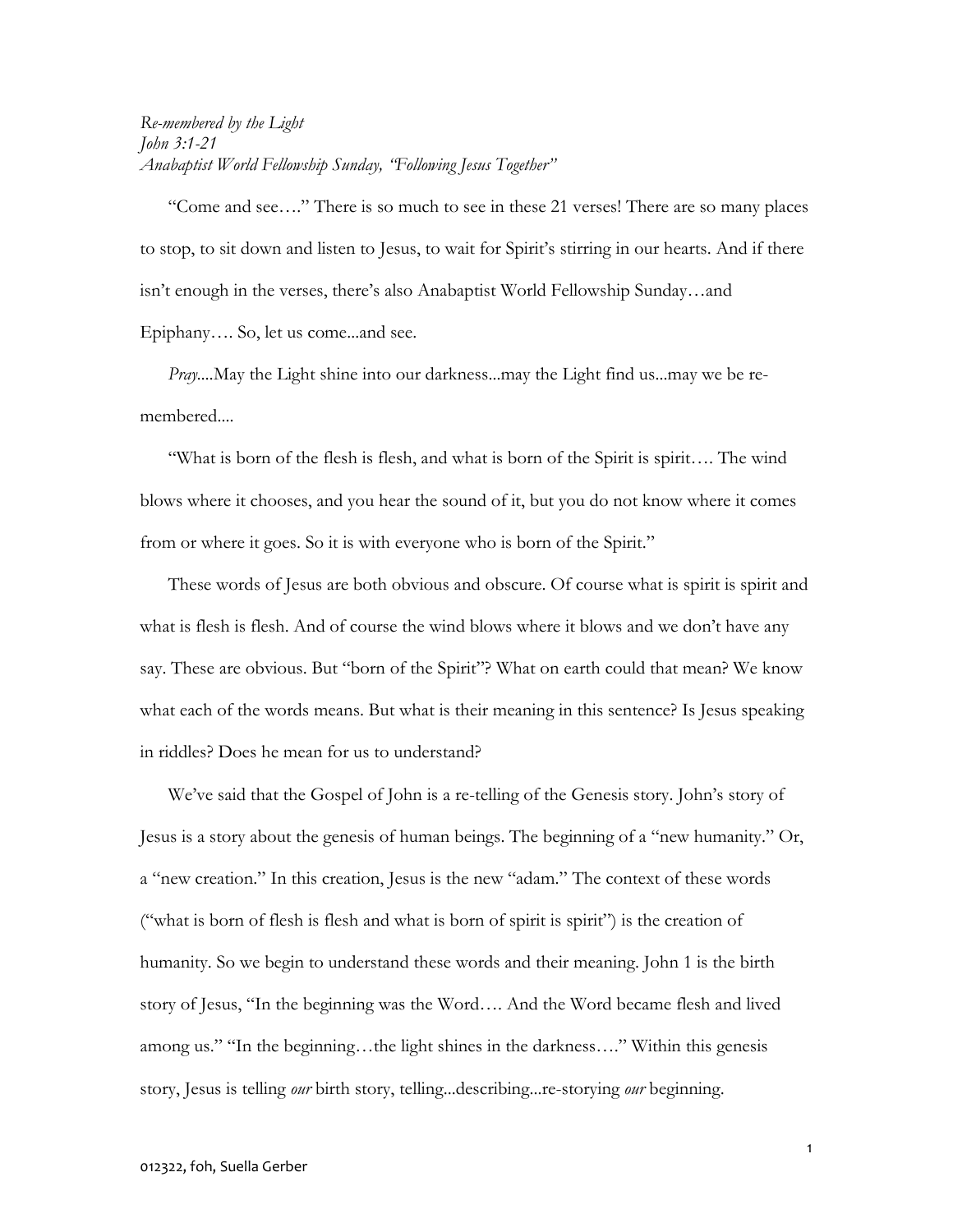This isn't a riddle. But it remains a mystery…perhaps even a miracle. We have clues and signs. We have bits and pieces of information. But they don't fit into usual ways of thinking and understanding. They don't follow the laws of science and the universe as we know them. So we have to be ready and attentive to this mystery...or for this miracle...or we'll miss the heavenly breeze when it catches our faces. If we aren't paying attention, when the otherworldly wind of God blows, we'll move to protect ourselves instead of letting it sweep through us.

What is born of flesh is flesh...what is born of spirit is spirit.... Jesus isn't giving us opposites. He isn't telling us to choose our spiritual identity and being and to shun our physical being and identity. Our minds go to opposites and opposition because that's part of the binary worldview we live in. Without thinking, we fall into this or that. Either/or.  $F$ lesh/spirit. Us/them. So we likely hear Jesus' words and think he's teaching a hierarchy, that spirit is *better* than flesh. Yet here we are, born of flesh.

But. If we keep these words within the story of the creation of humanity, we hear another possibility. Instead of flesh and spirit being opposites, one being good and the other bad, Jesus is bringing flesh and spirit together. It is flesh *and* spirit that gives life to human beings. In this story of the creation of humanity, we are flesh *and* spirit. "The Word became flesh and lived among us." Other Gospels tell the same story. In Mary's pregnancy we see spirit and flesh in one human being. Jesus as son of God is spirit and flesh. Jesus as the son of Humanity is spirit and flesh in a human being. As a matter of fact, the Genesis story is very much the same. "Then CREATOR God formed the human from the dust of the ground and breathed into their nostrils the breath of life; and the human one became a living being"  $(2:7)$ .

 $\overline{2}$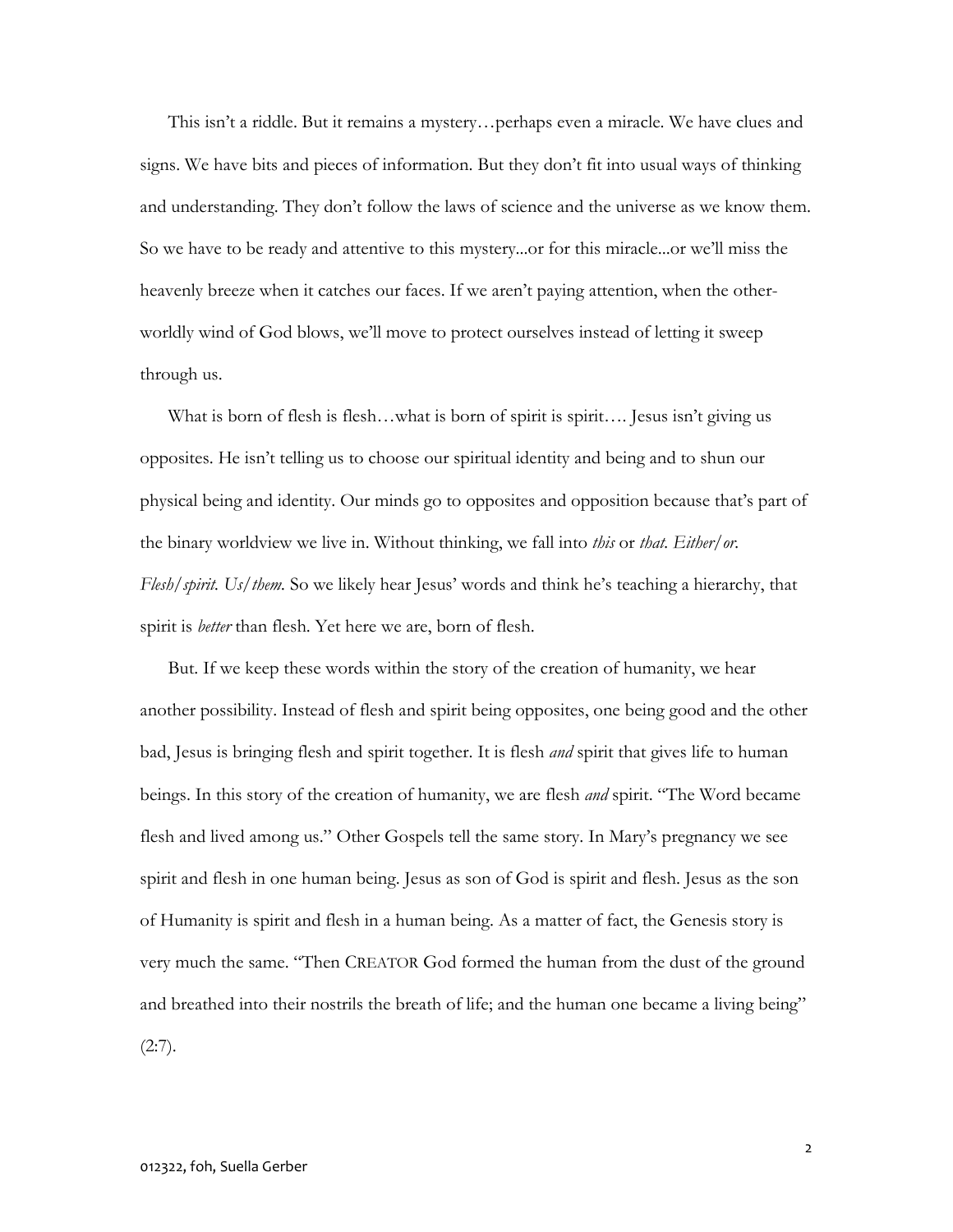Do you see…and hear that? The human became a living being when CREATOR breathed into them. Or, we could say, when CREATOR "spirited into their nostrils the spirit of life." Their creation was incomplete until spirit inhabited them. Until they were flesh *and* spirit. Body and breath. Surely this is what Jesus is telling Nicodemus…and us.

Interestingly, in this story Nicodemus doesn't't ask Jesus a question. He's making an observation. Nicodemus has seen something and has come to tell Jesus: "You are a teacher who has come from God; for no one can do these signs that you do apart from the presence of God." Nicodemus has witnessed the power and presence of the Spirit of God in the living, human being that is Jesus. "You have something, Jesus. Something the rest of us don't have." And if we keep reading into it, we can imagine Nicodemus saying, "I'd like some of that power and presence. I want some of that aliveness. How do I get it?"

And Jesus responds by saying that in order to see God's Kingdom, one has to be born "from above." Or, one has to be born of the spirit. In other words, God's power and presence are already here, alive and active. But we won't see, we won't be able to *recognize* it if we only live out of our flesh, if we only claim our physical being and identity. But when the breath of CREATOR is breathing in us, we are *living beings*. And as living beings, our eyes *will* see God's Spirit at work in the world.

There may be some persons who willfully reject God's breath of life…but I think it's more likely that we *forget*. We forget to breathe. Or we are unaware of breath and spirit. We are unconscious or forget that it is God's Spirit of life breathing into us. We get caught up in the physicality of our lives, in the things we can touch and make and do and control. But God's breath of life…the wind of God…it isn't ours. It doesn't stay with us. We don't know where it comes from and where it's going. We can't hold it or control it or even understand it. And so, over time, we forget. We forget to look and listen. And our capacity to see and

3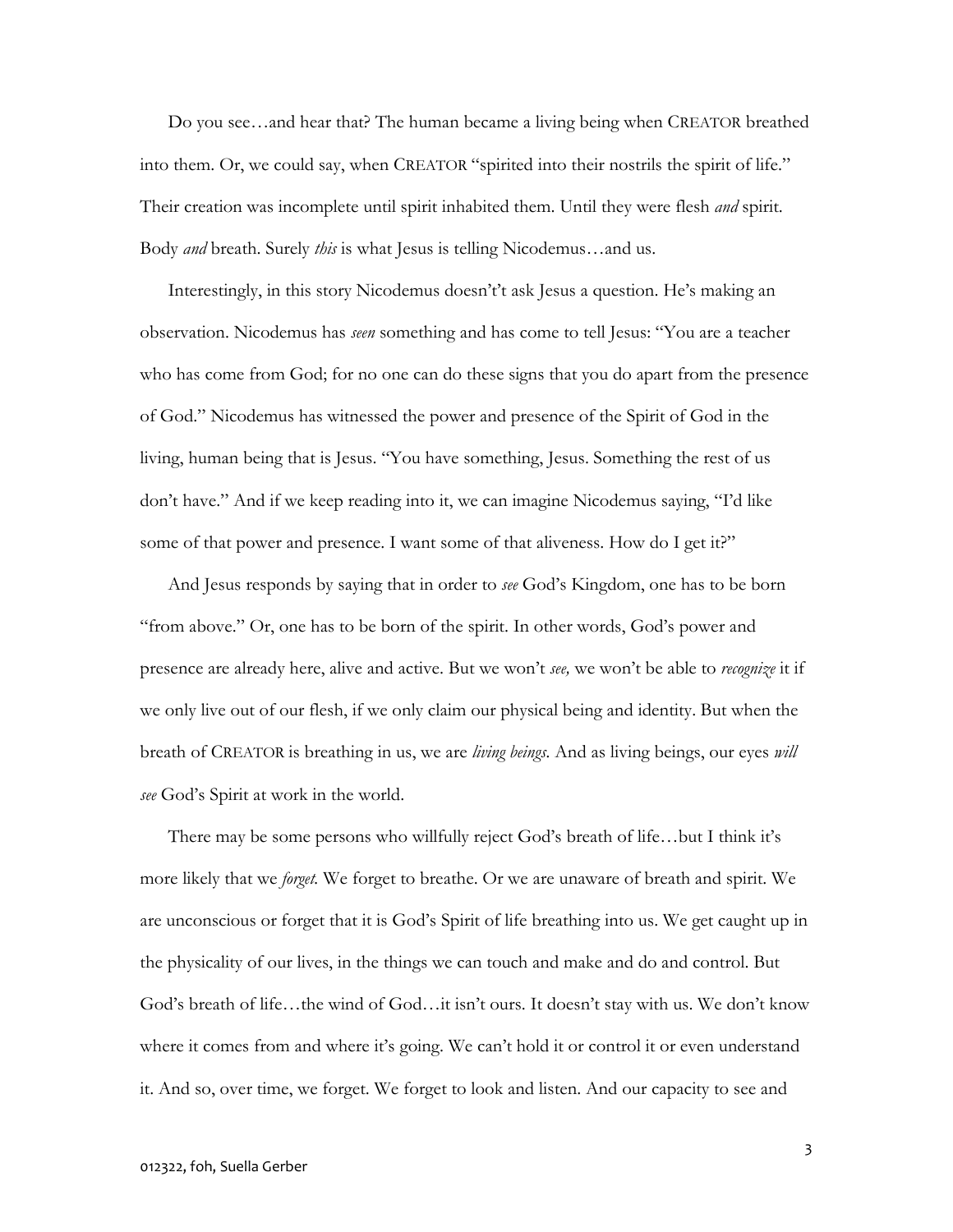hear the Spirit of God diminishes. God's Spirit, God's Wind blows where it will. Sometimes as a gentle, guiding breeze. Sometimes as a storm. If we have forgotten that we are flesh *and* spirit, we are likely to completely miss that God's Spirit is coming to us. And rather than facing into it, rather than breathing in and receiving, we turn away. Pause. Is it possible that God's Wind is blowing within this pandemic? In our meeting in this virtual space rather than a physical space? What might happen if we turn into the events as they are, breathing in God's Breath of life?....

When we forget that we are born of spirit and live instead trusting only that which is flesh, only trusting the physical, we lose the fullness of our humanity. We lose our capacity to see the Kingdom of God that is *already in the world*. It leaves us dis-membered. Dismembered from our full...our complete humanity. And dis-membered from our place within the body of humanity. It leaves us fragmented. And alone.

When we find ourselves feeling broken and alone, it is likely we have forgotten that we are born of spirit. When we've forgotten that we are flesh *and* spirit, we also forget that we can trust Spirit. That we can rely on the Wind of God that blows in the world. When we only trust the flesh, the physical, what we can touch and control and know and understand, our tendency to *dis-trust* grows. If I don't see it, I don't trust it. If I don't understand it, I don't trust it. This is true for circumstances but it's also true in our relationships. When I am operating only out of my physicality, only out of my capacity to touch and know and understand and inform and control, then I am much more likely to distrust others. If I don't understand what you are doing or why you're doing what you're doing, I distrust you. I judge you. I protect myself from you. I'm likely to divide the world into us, the people I trust, those who are like me...and *them*, those I don't understand and who are not like me.

4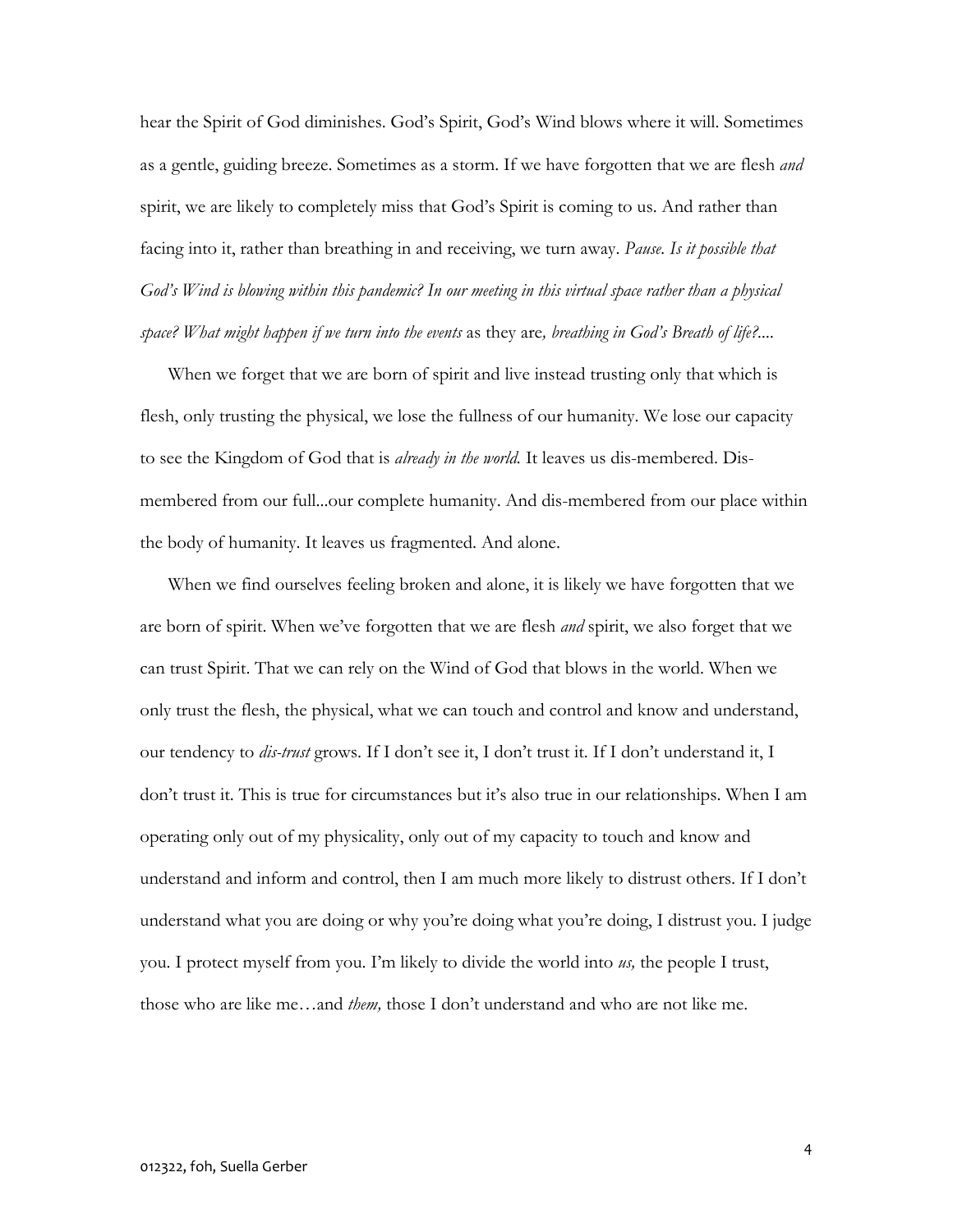In Jesus' and Nicodemus' conversation, Jesus talks a lot about trust. "If I told you about earthly things…physical, flesh things…and you don't trust, how will you trust if I tell you heavenly…spirit, breath, wind things"?

The realities of the Kingdom of God are the realities of physical and spiritual things, of things we can know and plan and control…and things that we cannot know or plan for or control. The reality in God's Kingdom includes our bodies *and* it includes breath and spirit. It includes that which is elusive…that which can't be seen or held or touched...but is absolutely present and sure and real. Breath and spirit is the life and aliveness that connects us, as living beings, to the aliveness of each other and to all life. Can we imagine and see ourselves as part of a larger body and being? Can we trust that Spirit is breathing into us collectively...with a breath...with a wind that we cannot know or control? Are we willing to live as spirited beings?

What is born of flesh is flesh. We are born into particular families on particular land with particular physical characteristics. As physical beings we have ethnicities and religions and politics and all kinds of other things. These particularities and differences make for a beautiful and wild variety of humanity. But in all the differences, what is the same in each of our birth experiences is that CREATOR has breathed life into us. Our flesh-ed bodies and beings have more differences than we can begin to imagine. But our spirit-ed beings are one.

This is hard to trust. But Jesus' conversation with Nicodemus is also a conversation with us. And he's reminding us that we are flesh *and* spirit. Like Jesus, we are flesh and spirit. We aren't meant to be alone and separate from each other. We are meant to breathe together, to belong to the body of humanity, part of the body of creation, knowing, trusting the wind of God to breathe life into all of us. We are fully alive and fully human when we face into the wind of God, trusting God's life-giving breath.